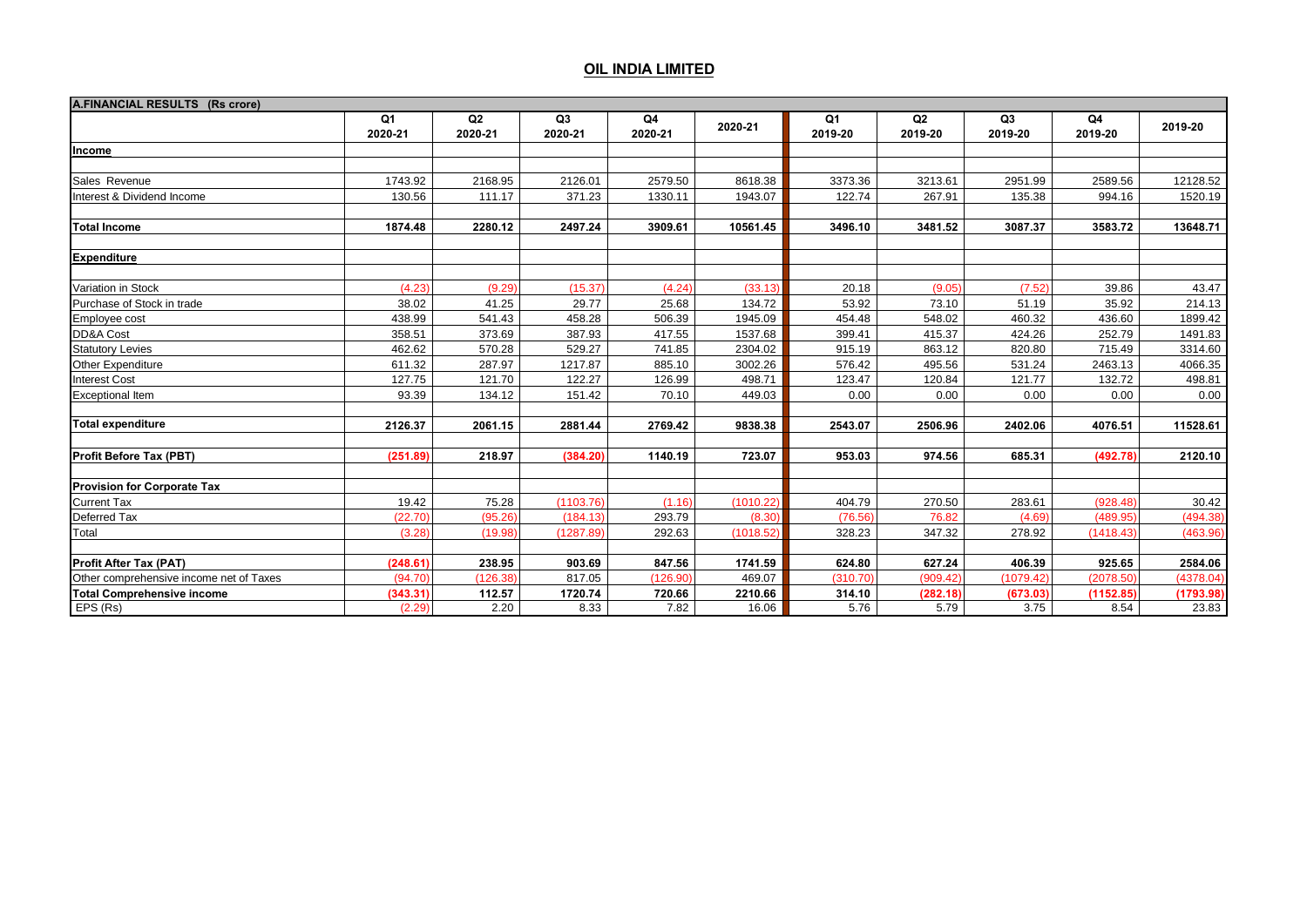| <b>B.PHYSICAL QTY</b> |               |                           |               |               |         |               |               |                           |               |         |
|-----------------------|---------------|---------------------------|---------------|---------------|---------|---------------|---------------|---------------------------|---------------|---------|
|                       | Q1<br>2020-21 | Q <sub>2</sub><br>2020-21 | Q3<br>2020-21 | Q4<br>2020-21 | 2020-21 | Q1<br>2019-20 | Q2<br>2019-20 | Q <sub>3</sub><br>2019-20 | Q4<br>2019-20 | 2019-20 |
| 1. Production         |               |                           |               |               |         |               |               |                           |               |         |
| Crude Oil (MMT)       |               |                           |               |               |         |               |               |                           |               |         |
| $-$ OIL               | 0.746         | 0.739                     | 0.741         | 0.710         | 2.937   | 0.807         | 0.807         | 0.741                     | 0.752         | 3.107   |
| - JV                  | 0.003         | 0.003                     | 0.003         | 0.003         | 0.012   | 0.003         | 0.004         | 0.003                     | 0.003         | 0.013   |
| Condensate            | 0.003         | 0.004                     | 0.004         | 0.004         | 0.015   | 0.003         | 0.005         | 0.003                     | 0.003         | 0.014   |
| Total (incl. JV)      | 0.752         | 0.746                     | 0.748         | 0.717         | 2.964   | 0.813         | 0.816         | 0.747                     | 0.758         | 3.134   |
| Gas (BCM)             |               |                           |               |               |         |               |               |                           |               |         |
| $-$ OIL               | 0.650         | 0.592                     | 0.628         | 0.610         | 2.480   | 0.680         | 0.704         | 0.663                     | 0.621         | 2.668   |
| - JV                  | 0.032         | 0.046                     | 0.045         | 0.039         | 0.162   | 0.032         | 0.043         | 0.034                     | 0.024         | 0.133   |
| Total (incl. JV)      | 0.682         | 0.638                     | 0.673         | 0.649         | 2.642   | 0.712         | 0.747         | 0.697                     | 0.645         | 2.801   |
| O+OEG (MMT)           | 1.434         | 1.384                     | 1.421         | 1.366         | 5.606   | 1.525         | 1.563         | 1.444                     | 1.403         | 5.935   |
| LPG (TMT)             | 8.376         | 8.291                     | 8.532         | 8.711         | 33.910  | 9.293         | 4.310         | 6.893                     | 8.494         | 28.990  |
| 2.Sales               |               |                           |               |               |         |               |               |                           |               |         |
| Crude Oil (MMT)       |               |                           |               |               |         |               |               |                           |               |         |
| $-$ OIL               | 0.728         | 0.718                     | 0.716         | 0.696         | 2.859   | 0.792         | 0.784         | 0.721                     | 0.743         | 3.040   |
| - JV                  | 0.003         | 0.002                     | 0.003         | 0.003         | 0.011   | 0.004         | 0.003         | 0.003                     | 0.003         | 0.013   |
| Condensate            | 0.002         | 0.004                     | 0.004         | 0.004         | 0.014   | 0.002         | 0.003         | 0.002                     | 0.002         | 0.009   |
| Total (incl. JV)      | 0.733         | 0.724                     | 0.723         | 0.703         | 2.884   | 0.798         | 0.790         | 0.726                     | 0.748         | 3.062   |
| Gas Sales (BCM)       |               |                           |               |               |         |               |               |                           |               |         |
| $-$ OIL               | 0.557         | 0.506                     | 0.541         | 0.516         | 2.121   | 0.594         | 0.635         | 0.576                     | 0.516         | 2.321   |
| - JV                  | 0.020         | 0.046                     | 0.045         | 0.039         | 0.148   | 0.019         | 0.026         | 0.022                     | 0.015         | 0.082   |
| Total (incl. JV)      | 0.577         | 0.552                     | 0.586         | 0.555         | 2.269   | 0.613         | 0.661         | 0.598                     | 0.531         | 2.403   |
| LPG (TMT)             | 8.402         | 8.383                     | 8.614         | 8.678         | 34.077  | 9.442         | 4.672         | 6.555                     | 8.294         | 28.963  |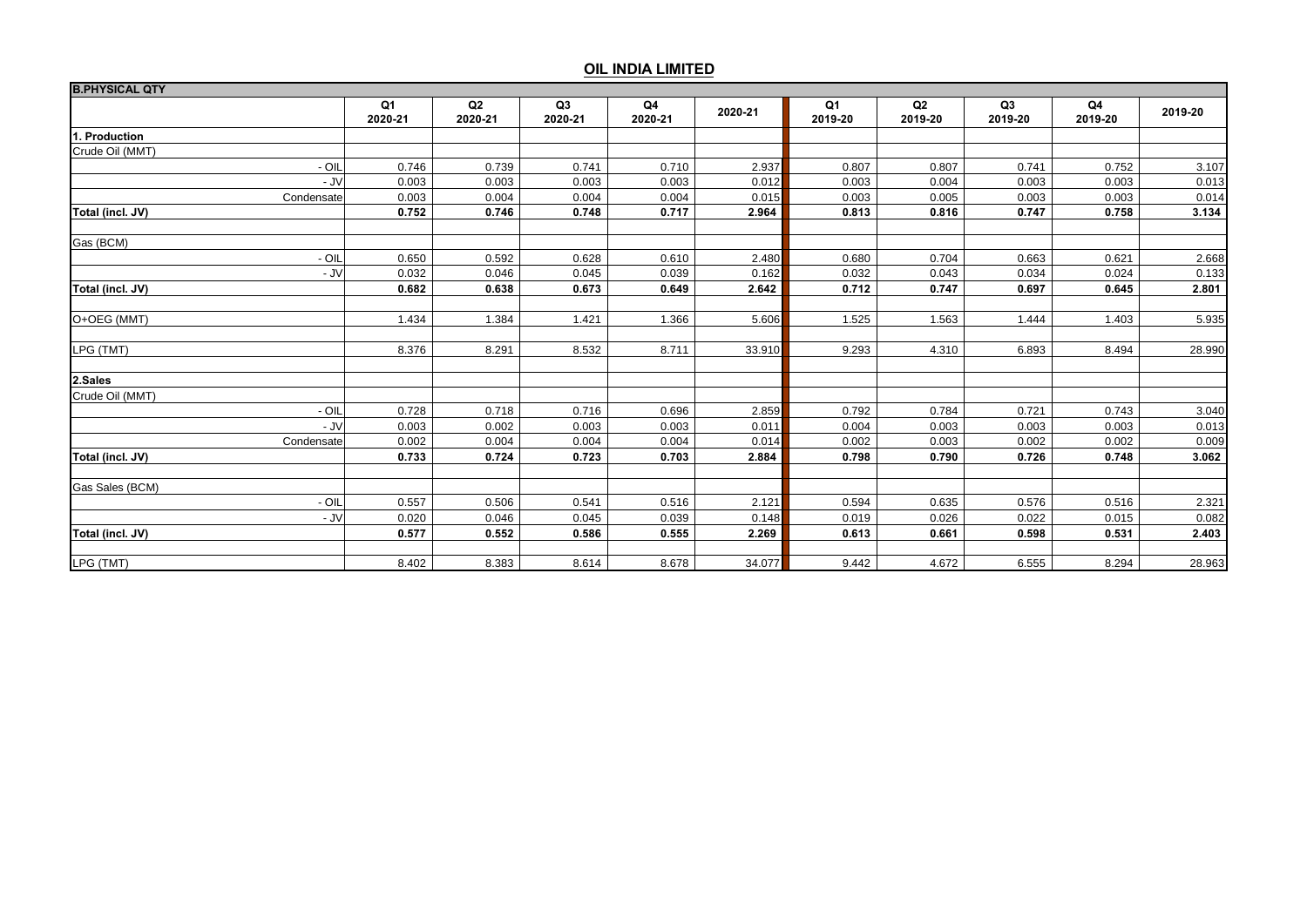| <b>C. FINANCIAL FIGURES (Rs crore)</b> |               |               |               |               |         |               |               |               |               |          |
|----------------------------------------|---------------|---------------|---------------|---------------|---------|---------------|---------------|---------------|---------------|----------|
|                                        | Q1<br>2020-21 | Q2<br>2020-21 | Q3<br>2020-21 | Q4<br>2020-21 | 2020-21 | Q1<br>2019-20 | Q2<br>2019-20 | Q3<br>2019-20 | Q4<br>2019-20 | 2019-20  |
| <b>Crude Oil Sales</b>                 |               |               |               |               |         |               |               |               |               |          |
| - Excl JV                              | 1193.89       | 1619.91       | 1652.64       | 2161.43       | 6627.87 | 2593.20       | 2399.49       | 2312.78       | 1997.26       | 9302.73  |
| -JV                                    | 2.30          | 4.78          | 5.85          | (18.53)       | (5.60)  | 10.96         | 9.60          | 6.90          | 9.48          | 36.94    |
| Total (incl. JV)                       | 1196.19       | 1624.69       | 1658.49       | 2142.91       | 6622.28 | 2604.16       | 2409.09       | 2319.68       | 2006.73       | 9339.66  |
| <b>Gas Sales</b>                       |               |               |               |               |         |               |               |               |               |          |
| - Excl JV                              | 315.51        | 284.28        | 229.65        | 218.95        | 1048.39 | 465.16        | 505.27        | 399.00        | 367.48        | 1736.91  |
| -JV                                    | 14.07         | 32.52         | 23.47         | 20.25         | 90.31   | 19.95         | 27.05         | 18.94         | 13.29         | 79.22    |
| Total (incl. JV)                       | 329.58        | 316.80        | 253.12        | 239.20        | 1138.70 | 485.11        | 532.32        | 417.94        | 380.76        | 1816.13  |
|                                        |               |               |               |               |         |               |               |               |               |          |
| LPG                                    | 26.29         | 24.68         | 28.44         | 36.97         | 116.38  | 39.03         | 15.05         | 22.44         | 35.70         | 112.22   |
| Condensate                             | 3.38          | 10.61         | 10.29         | 12.79         | 37.07   | 6.62          | 7.99          | 6.76          | 4.19          | 25.56    |
| <b>Transportation Income</b>           | 87.60         | 90.90         | 105.07        | 77.88         | 361.45  | 91.03         | 99.60         | 72.25         | 64.62         | 327.50   |
| Total                                  | 117.27        | 126.19        | 143.80        | 127.64        | 514.90  | 136.68        | 122.64        | 101.45        | 104.50        | 465.27   |
|                                        |               |               |               |               |         |               |               |               |               |          |
| Income from Renewable resources        | 38.17         | 33.01         | 22.06         | 27.33         | 120.57  | 40.62         | 38.96         | 21.25         | 26.07         | 126.90   |
|                                        |               |               |               |               |         |               |               |               |               |          |
| Income from OFC Fibre Leasing          | 3.61          | 3.03          | 3.52          | 3.32          | 13.48   | 3.23          | 3.26          | 3.28          | 2.94          | 12.71    |
|                                        |               |               |               |               |         |               |               |               |               |          |
| <b>Sale Revenue</b>                    | 1684.82       | 2103.72       | 2080.99       | 2540.40       | 8409.93 | 3269.80       | 3106.27       | 2863.60       | 2521.00       | 11760.67 |
| Claim towards Natural Gas Subsidy      | 58.29         | 58.84         | 43.42         | 35.69         | 196.24  | 92.64         | 105.53        | 86.81         | 66.91         | 351.89   |
| <b>Income from Services</b>            | 0.81          | 6.39          | 1.60          | 3.41          | 12.21   | 10.92         | 1.81          | 1.58          | 1.65          | 15.96    |
| <b>Other Operating Income</b>          | 59.10         | 65.23         | 45.02         | 39.10         | 208.45  | 103.56        | 107.34        | 88.39         | 68.56         | 367.85   |
|                                        |               |               |               |               |         |               |               |               |               |          |
| <b>Revenue from operations</b>         | 1743.92       | 2168.95       | 2126.01       | 2579.50       | 8618.38 | 3373.36       | 3213.61       | 2951.99       | 2589.56       | 12128.52 |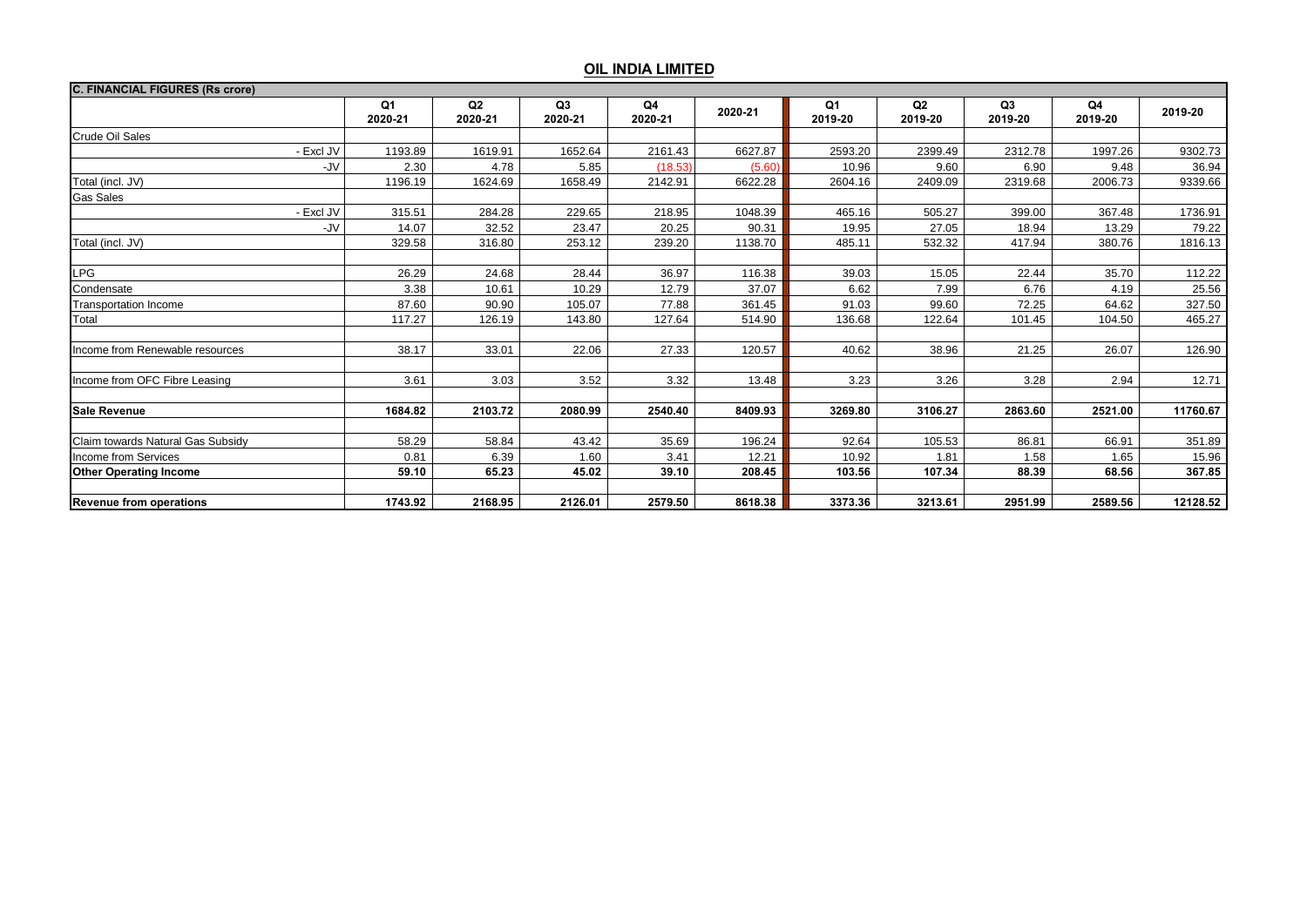| D. DDA COST (Rs crore)                 |                           |               |                           |               |         |               |                           |                           |               |          |
|----------------------------------------|---------------------------|---------------|---------------------------|---------------|---------|---------------|---------------------------|---------------------------|---------------|----------|
|                                        | Q <sub>1</sub><br>2020-21 | Q2<br>2020-21 | Q <sub>3</sub><br>2020-21 | Q4<br>2020-21 | 2020-21 | Q1<br>2019-20 | Q <sub>2</sub><br>2019-20 | Q <sub>3</sub><br>2019-20 | Q4<br>2019-20 | 2019-20  |
|                                        |                           |               |                           |               |         |               |                           |                           |               |          |
| Depreciation                           | 127.63                    | 130.56        | 113.93                    | 104.69        | 476.81  | 118.88        | 122.09                    | 125.25                    | 185.18        | 551.40   |
| Depletion                              | 227.17                    | 239.57        | 270.02                    | 308.59        | 1045.35 | 276.36        | 287.67                    | 294.49                    | 63.16         | 921.68   |
| Amortization                           | 3.71                      | 3.56          | 3.98                      | 4.27          | 15.52   | 4.17          | 5.61                      | 4.52                      | 4.45          | 18.75    |
| <b>Total</b>                           | 358.51                    | 373.69        | 387.93                    | 417.55        | 1537.68 | 399.41        | 415.37                    | 424.26                    | 252.79        | 1491.83  |
| <b>E. STATUTORY LEVIES (Rs crore)</b>  |                           |               |                           |               |         |               |                           |                           |               |          |
|                                        |                           |               |                           |               |         |               |                           |                           |               |          |
| Royalty                                | 255.89                    | 291.75        | 244.96                    | 371.49        | 1164.09 | 472.01        | 451.55                    | 424.90                    | 371.98        | 1720.44  |
| Cess                                   | 206.73                    | 278.53        | 284.31                    | 370.36        | 1139.93 | 443.18        | 411.57                    | 395.90                    | 343.51        | 1594.16  |
| Total                                  | 462.62                    | 570.28        | 529.27                    | 741.85        | 2304.02 | 915.19        | 863.12                    | 820.80                    | 715.49        | 3,314.60 |
| <b>Royalty</b>                         |                           |               |                           |               |         |               |                           |                           |               |          |
| Onshore                                |                           |               |                           |               |         |               |                           |                           |               |          |
| - Crude Oil                            | 224.16                    | 263.24        | 226.66                    | 343.14        | 1057.20 | 419.37        | 395.09                    | 379.10                    | 331.05        | 1,524.61 |
| - Natural Gas                          | 31.73                     | 28.51         | 18.30                     | 28.35         | 106.89  | 52.64         | 56.46                     | 45.80                     | 40.93         | 195.83   |
| Total                                  | 255.89                    | 291.75        | 244.96                    | 371.49        | 1164.09 | 472.01        | 451.55                    | 424.90                    | 371.98        | 1720.44  |
| <b>F. OTHER EXPENDITURE (Rs crore)</b> |                           |               |                           |               |         |               |                           |                           |               |          |
|                                        |                           |               |                           |               |         |               |                           |                           |               |          |
| Provisions                             | 179.10                    | 58.31         | 650.24                    | 114.06        | 1001.71 | 286.14        | (191.87)                  | 20.65                     | 1686.98       | 1801.90  |
| Consumption of materials               | 54.60                     | 55.10         | 68.25                     | 58.28         | 236.23  | 61.88         | 65.38                     | 54.69                     | 59.17         | 241.12   |
| Cost of support services               | 195.56                    | 247.09        | 476.04                    | 505.09        | 1423.78 | 188.78        | 219.11                    | 260.50                    | 226.97        | 895.36   |
| Insurance, rent, CSR, sundry exps.etc. | 67.51                     | (75.31)       | 13.32                     | 215.18        | 220.70  | 40.67         | 157.37                    | 129.79                    | 415.62        | 743.45   |
| exploration cost written off           | 114.55                    | 2.78          | 10.02                     | (7.51)        | 119.84  | (1.05)        | 245.57                    | 65.61                     | 74.39         | 384.52   |
| <b>Total</b>                           | 611.32                    | 287.97        | 1217.87                   | 885.10        | 3002.26 | 576.42        | 495.56                    | 531.24                    | 2463.13       | 4066.35  |